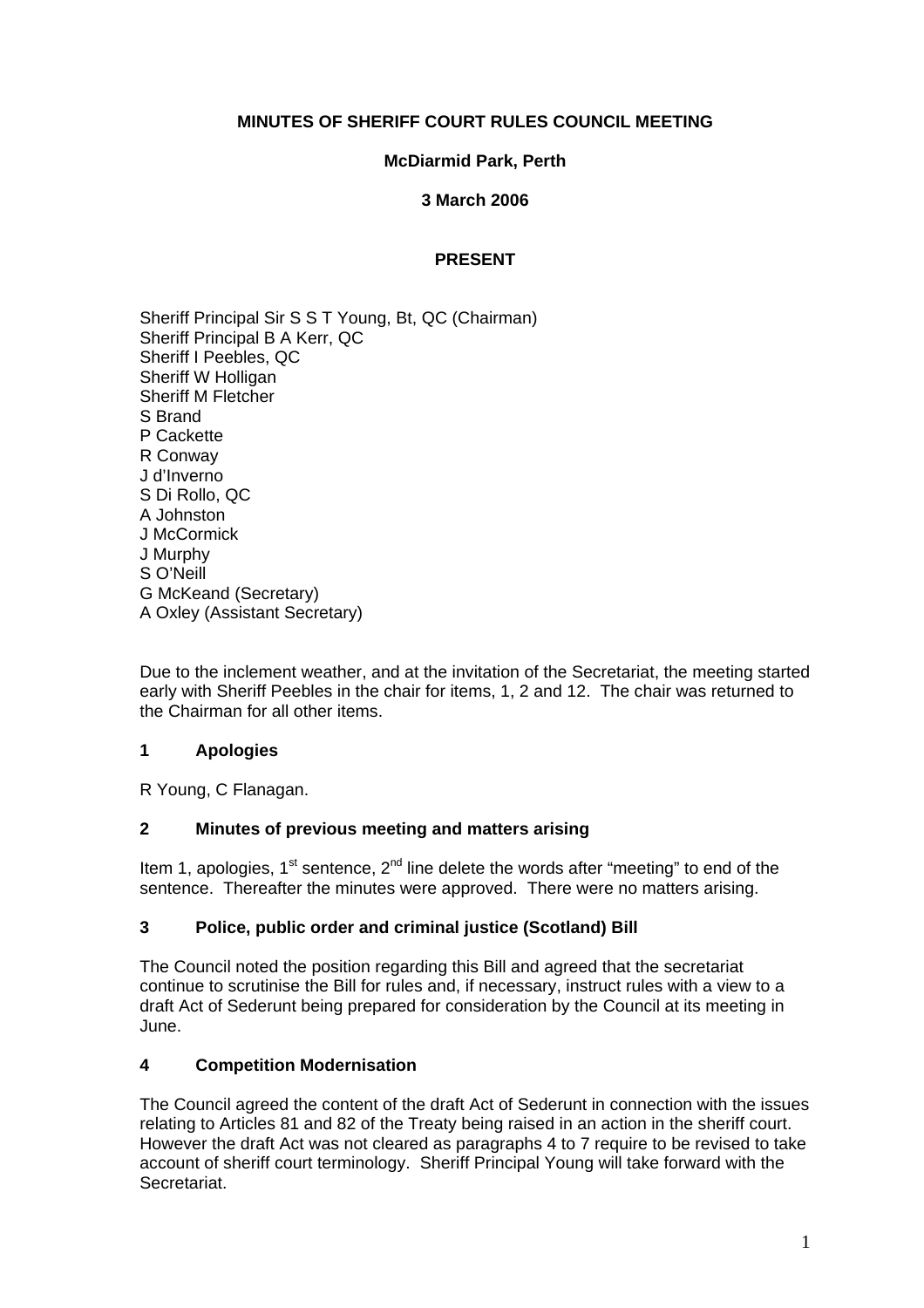# **5 JM response to Sheriff Principal Young's letter of 6 December 2005**

Council Members were advised that, partly driven by the letter, a meeting had taken place at which the Justice Minister, the Deputy Justice Minister, the Lord Advocate and members of the judiciary were present. It was felt that the meeting was useful and productive and there was a willingness to engage with the judiciary. It was explained that the Scottish Executive were still considering the matter and was carrying out stakeholder meetings in order to further inform its decision on how it should address the issues raised in the Nuffield Report.

# **6 Family Law Bill**

The Council acknowledged the work done by Sheriff Fletcher, Mr Brand and the Secretariat. Council members discussed the draft Act of Sederunt and the debate centred on section 24 of the Family Law (Scotland) Act 2006(Act), protection of children from abuse. Although there is a duty for the court to take account of the matters set out in section 24 of the Act it is difficult for the court to do so if these matters are not brought to its attention. The court does not have a duty to investigate and can only take into account matters that are placed before it. There was discussion as to whether there should be a rule requiring parties to include reference to abuse in the initial writ but it was recognised that in some circumstances this could exacerbate the family situation.

The Secretariat were instructed to write to policy holders advising that the Council are considering whether there should be such a rule and invite comments from policy holders. The Council would wish to know the views of the relevant stakeholder Family Groups. It accepted that there might be the potential for a divided response and asked that the policy group should present a balanced view from their stakeholders.

The Council agreed to the draft Act, as further revised, being signed off by Sheriff Fletcher and Mr Brand in an e mail from them to the Chairman.

Notwithstanding the terms of the above the Secretariat sought and obtained legal advice on this issue. The advice was considered by Sheriff Fletcher, Mr Brand and the Chairman who agreed with the advice given to the effect that rules on this issue were not necessary and, accordingly with the agreement of the Chairman, the Secretariat did not comply with the above instruction.

## **7 Act of Sederunt – UNCITRAL model law on cross border insolvency**

It was noted that the intended implementation of UK Regulation was 6 April 2006. Given the complexities and the timescales involved Sheriff Principal Young agreed to take this issue forward. His drafting points arising from the current draft Act of Sederunt will be e mailed to the Secretariat who will revert to the draftsperson with further instruction.

## **8 EU Directive on intellectual property**

The Council noted that any necessary rules have still to be drafted. It was agreed that Sheriffs Peebles and Holligan will clear the draft Act once received and report back to Sheriff Principal Young.

## **9 Draft Mediation Consultation Paper**

See Also Item 10. On behalf of the Council, the Chairman thanked the Mediation Committee for its work in preparing the draft paper. The Council considered the draft paper and distribution list. A number of amendments were debated and where relevant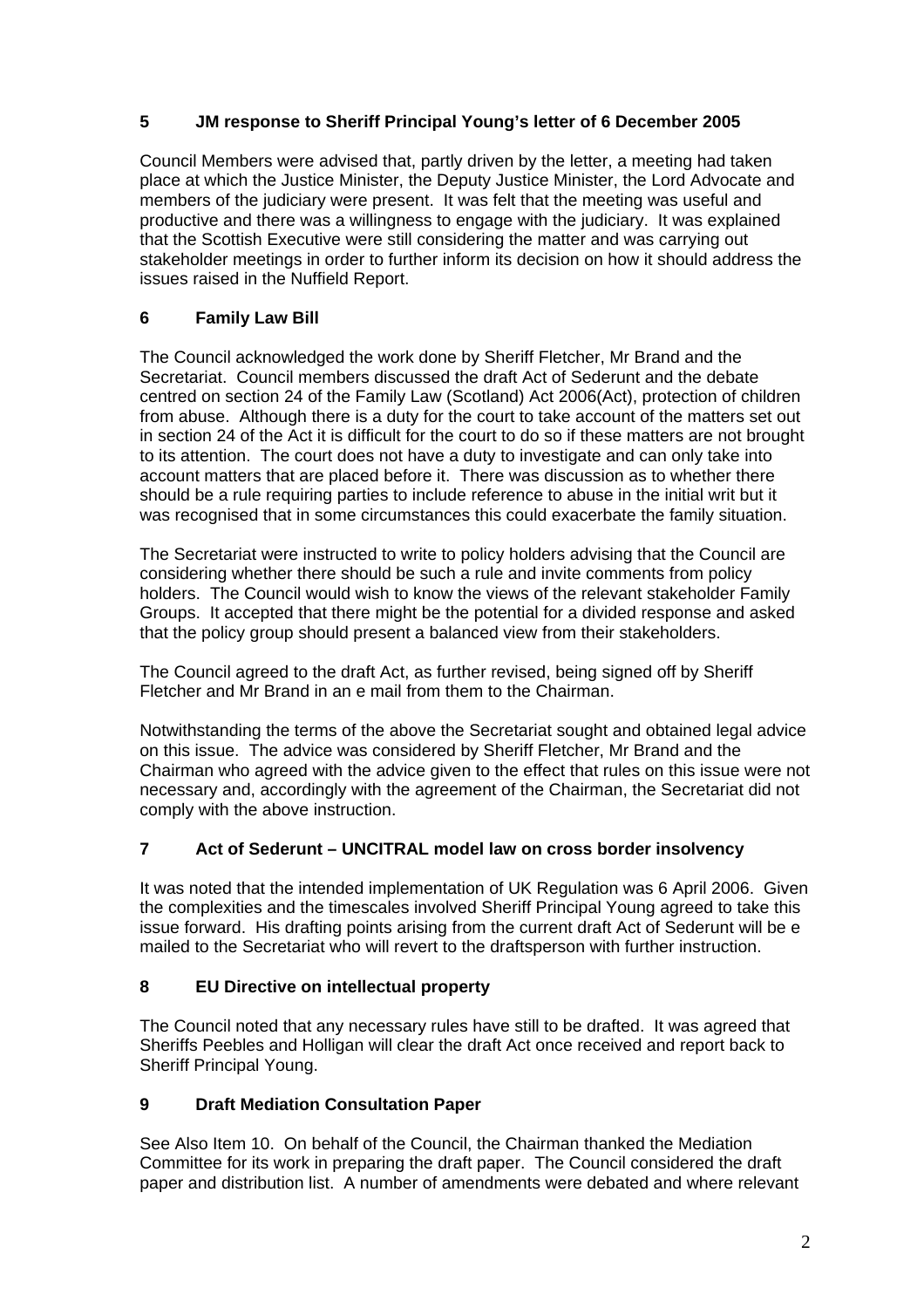were agreed to. The Secretariat was instructed to incorporate the agreed amendments into the draft paper.

After discussion the Council agreed to delay the consultation process until at least the next Council meeting in June pending updated timescales and clarification of the work being done by Lord Clarke's working group on mediation in the Court of Session.

# **10 Report back from Lord Clarke's Working Group on Mediation**

See also Item 9. Sheriff Principal Young advised that he and Sheriff Principal Kerr have attended working group meetings as observers. The working group is a judicial initiative and once it has completed its work will put a report to the Judges of the Court Session and following comments received report to the Lord President and the Court of Session Rules Council.

The group was working through the Report made to the Council by the Mediation Committee and appeared to be reaching the same conclusions. It is also looking at accreditation of the mediator and whether Judges should have any input. The group is aware of where the Council is with progressing its consultation paper.

## **11 Draft Ordinary Cause Committee Consultation Paper**

There was discussion on the content of the draft paper and it was agreed that a meeting of the Ordinary Cause Committee be arranged to put the paper into final form.

The Council noted that a pilot based on a variation of the Court of Session Personal Injury Rules was to be conducted by Sheriff Principal Taylor within Glasgow Sheriff Court. This would involve actions where parties would be invited to and agree to depart from the Ordinary Cause Rules and apply a variation of the Court of Session Personal Injury Rules which involves, to a greater degree, judicial case management.

The Council mooted whether to hold back its consultation until an evaluation of the pilot had been completed or proceed straight to consultation. It agreed in principle to go out to consultation as soon as the Ordinary Cause Committee had finalised the paper. Reference to Sheriff Principal Taylor's pilot and the research into the Court of Session personal injury procedures would be made in the covering letter accompanying the paper. The consultation period would last for 3 months.

## **12 Business continuity planning**

Council Members considered the need for a business continuity plan and agreed that in the event of some sort of major incident or situation that would prevent the Council from meeting and functioning in the usual way it would:

- Operate purely electronically by e mail and video conferencing– so long as it was available
- Appoint 6 key members in Edinburgh with shadow backup by other members
- Delegate decision making down a line for consideration and approval of draft Acts of Sederunt

The Council resolved that in the event of an emergency which would not allow the above to operate the Council would operate as the Chairman, or any person designated for that purpose, so directs